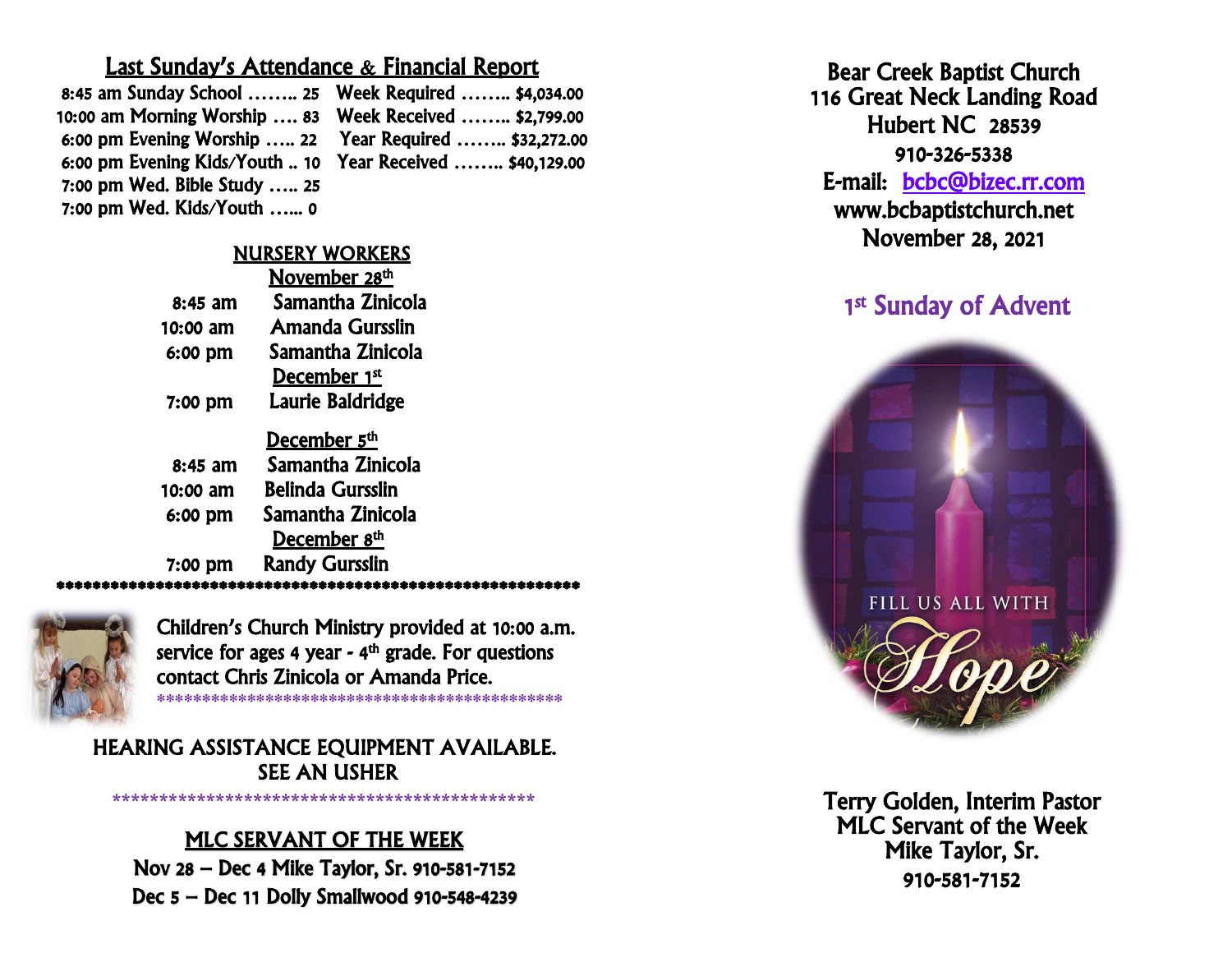# Bear Creek Baptist Church 10:00 am

| Call to Worship  "Come Thou Long-Expected Jesus" |
|--------------------------------------------------|
|                                                  |
|                                                  |
|                                                  |
|                                                  |
| Song  "Come, Christians, Join to Sing"           |
| Special Music  "Jesus Is Coming Soon"  Choir     |
|                                                  |
| Invitation Song  "Grace, Greater Than Our Sin"   |
|                                                  |
|                                                  |

Postlude …………………………………………………………..



### **CURRENT REQUESTS ONGOING NEEDS**

Tiffany Alden<br>
Estelle Chaney Family<br>
Estelle Chaney Family<br>
Cale Estelle Chaney Family Barbara Hathaway Don Collins Chris Huffman Family<br>Kay Johnson Joyce Meadows\* Camron Yopp Mary Katherine Napp Phyllis Young Katherine Pierce **In the UV** Jody Daniel Pryor Family Schools/Students/Teachers

Tom  $\&$  Henrietta Hart<br>Dan  $\&$  Jean Patterson **Jeremiah Peters** Tyrone McCrae **Keith & Connie Richardson** 

Mike Toms

HOSPITAL<br>
1.B. Cannon<br>
1.B. Cannon<br>
1.B. Cannon **Shirley Gillette** 

#### SENIOR ADULT/SHUT- IN

- Sarah Bancroft Jack & Lu Bauer Daisy Burns<br>Jovce Campbell Jessie Eason Diane Gerk Joyce Campbell Jessie Eason Abe Lincoln
- Judy Goad Lucille Jarman Milton/Cathy Kale<br>Abe Lincoln Gail Weir
	-
	- Unless names are resubmitted it will remain on the Prayer List for only one month. \*Indicates newly added to the list.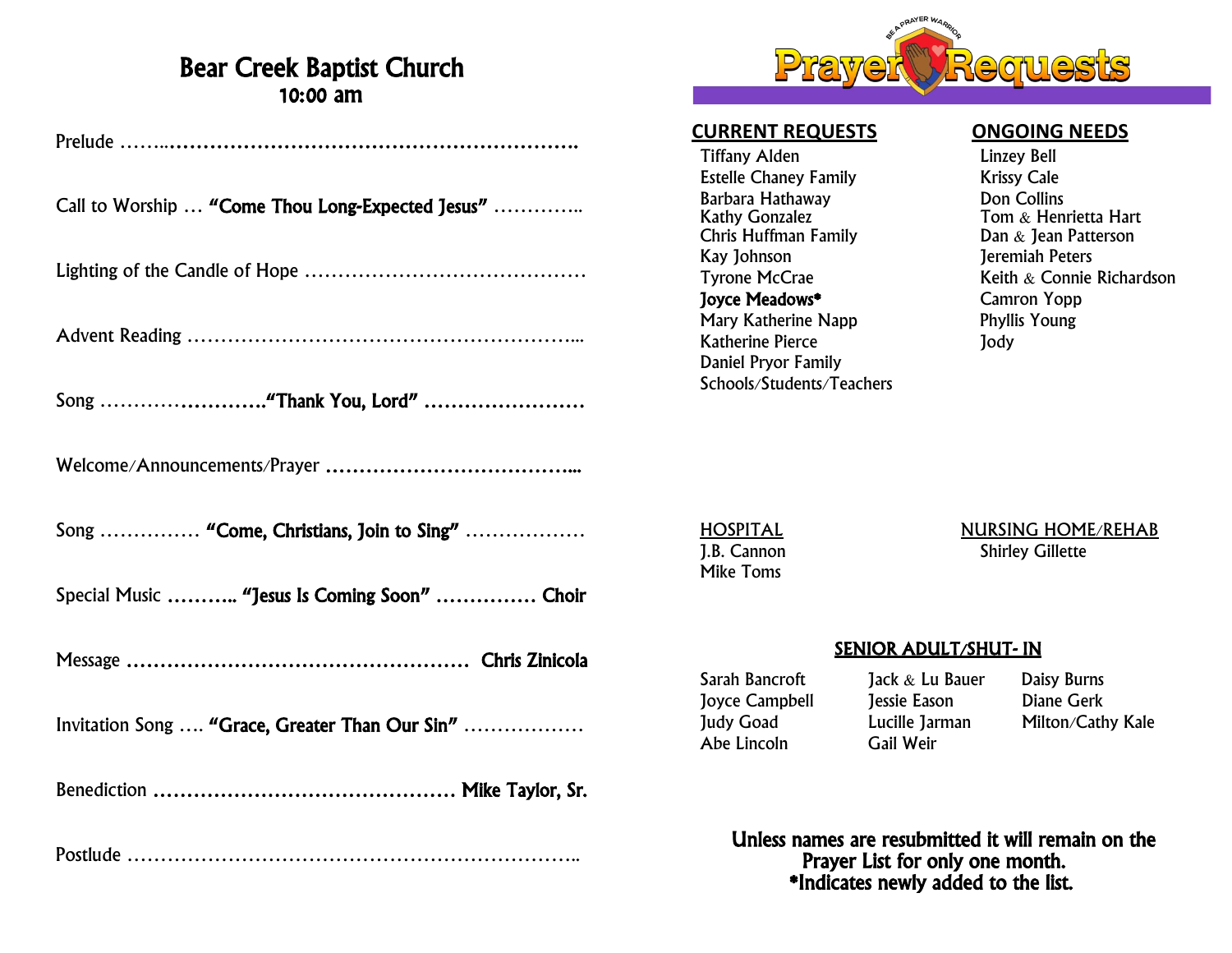# Ministry Highlights & Announcements



j I I

 $\overline{\phantom{a}}$ 

 $\overline{\phantom{a}}$ 

 $\overline{\phantom{a}}$ 

 $\overline{\phantom{a}}$ 

 $\overline{\phantom{a}}$ 

 $\overline{\phantom{a}}$ 

 $\overline{\phantom{a}}$ 

Welcome to today's guests. We pray your Spirit is lifted as you worship with us today at Bear Creek Baptist Church.

Attention: On December 5<sup>th</sup>, Chris Zinicola, will be preaching a trial sermon at Bear Creek Baptist Church as a potential candidate for Pastor of Bear Creek Baptist Church. It is very important, if you are a member of Bear Creek Baptist Church, to be in attendance and cast your vote for or against, immediately following the Sunday Morning Worship service. Please earnestly pray about your decision. Please try to be in attendance if at all possible next Sunday, December 5<sup>th</sup>.

## Pray for North American Mission Board Missionaries

**One thing you will never hear a missionary say is, "Pray for me less." Prayer is an essential element to ministry effectiveness. The week of November 28-Dec 4, please pray for Week of Prayer for International Missions. Pray the Lottie Moon Christmas Offering for International Missions supports the many International Missions Board missionaries serving around the globe by providing the resources they need to give help and hope to a lost world. Pray that Southern Baptists will give generously and sacrificially to spread the good news of Jesus throughout the world.** 



#### **Sunday, Nov 28 th**

8:45 am Sunday School 6:30 pm Praise Team 10:00 am Morning Worship **Wednesday, Dec 1st Monday, Nov 29 th**

#### **Tuesday, Nov 30th**

6:00 pm Evening Service 7:00 pm Bible Study/Prayer **7:00 pm** Choir Practice 7:00 pm Kids/Youth Ministry **Thursday,** Dec 2nd 10:00 am Monday Prayer 6:30 pm Praise Team

7:00 pm Pastor Search Mtg. 7:00 pm Bldg. & Grounds \*\*\*\*\*\*\*\*\*\*\*\*\*\*\*\*\*\*\*\*\*\*\*\*\*\*\*\*\*\*\*\*\*\*\*\*\*\*\*\*\*\*\*\*\*\*\*\*\*\*



Money Counters November 28 December 5

 Mike LaDieu Linda Hartsfield Dolly Smallwood Laurie Baldridge

Make good choices today<br>so you don't have regrets tomorrow.